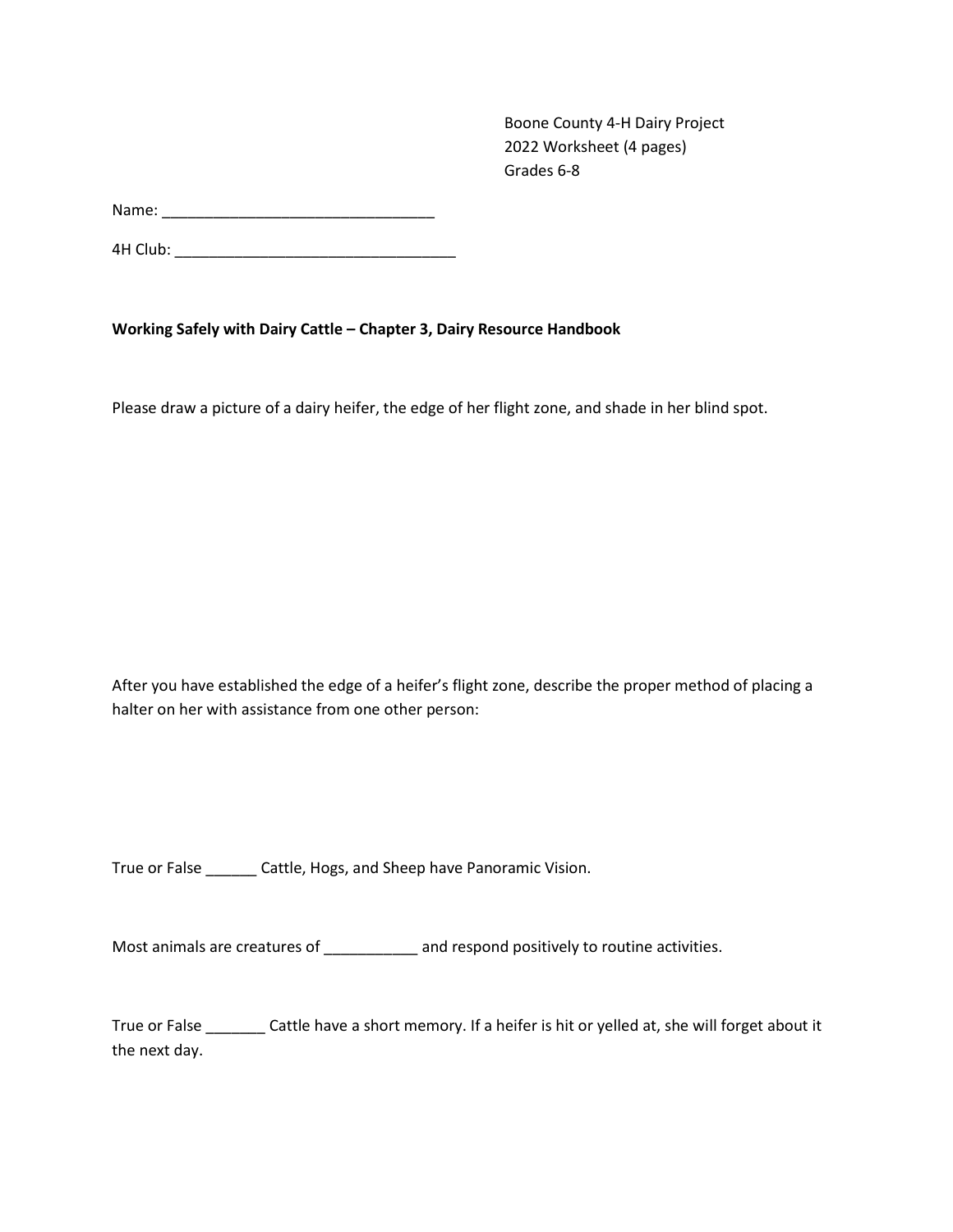In one paragraph, please tell us what you hope to learn by being a part of the dairy project this year:

**Health Management and Diseases – Chapter 6, Dairy Resource Handbook**

What is the most important thing you can feed a newborn calf to prevent disease? \_\_\_\_\_\_\_\_\_\_\_\_\_\_\_\_\_\_\_\_\_\_\_\_\_\_\_\_\_

\_\_\_\_\_\_\_\_\_\_\_\_\_\_\_\_\_\_ is another name for a sterile heifer born twin to a bull calf.

Why is it important to dip a newborn calf's navel with 7% Iodine?

Please list three signs of pneumonia:

1)\_\_\_\_\_\_\_\_\_\_\_\_\_\_\_\_\_\_\_\_\_\_

2)\_\_\_\_\_\_\_\_\_\_\_\_\_\_\_\_\_\_\_\_\_\_

 $3)$ 

If a calf has Scours, why is it important to feed her electrolytes?

True or False \_\_\_\_\_\_\_\_\_ Calves should be eating 1.5 - 2 pounds of feed (grain) for 3 consecutive days before they can be weaned from milk.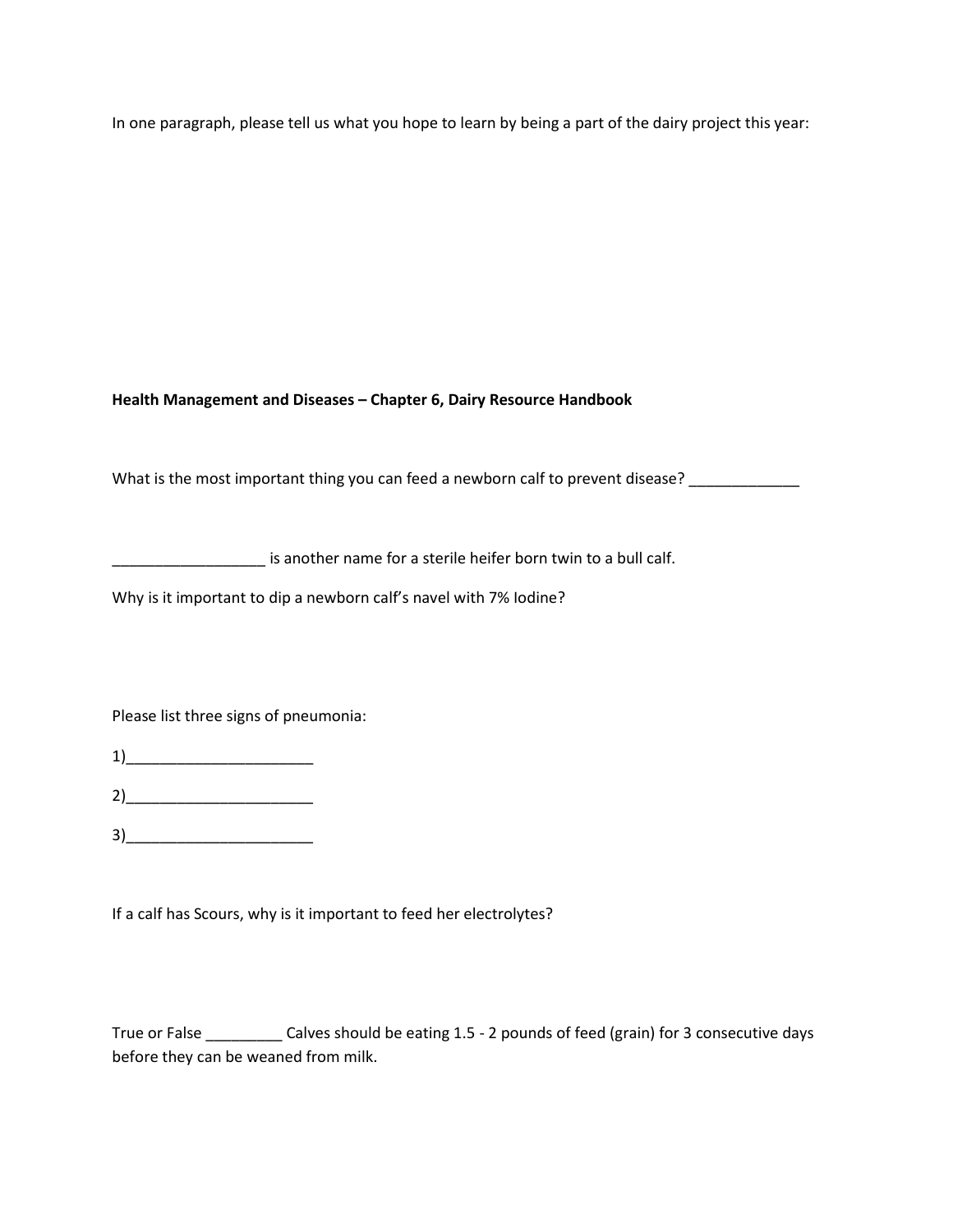If a heifer is bred at 15 months of age, how old will she be when she gives birth?

What breed of cows are more prone to Milk Fever? \_\_\_\_\_\_\_\_\_\_\_\_\_\_\_\_\_\_

Name two types of Bloat: 1) \_\_\_\_\_\_\_\_\_\_\_\_\_\_\_\_\_\_ 2) \_\_\_\_\_\_\_\_\_\_\_\_\_\_\_\_\_\_\_

True or False Coccidiosis is an example of an "external" parasite.

Most cows are "dried off" \_\_\_\_\_\_ days before they are due to calve. This allows the udder to regenerate before her next lactation.

Please explain what a subclinical disease is:

True or False \_\_\_\_\_\_\_\_ an Intramuscular (IM) injection should be given in the hindquarters.

**Milk Processing and Dairy Products – Chapter 12, Dairy Resource Handbook**

How many pounds of whole milk does it take to make one pound of Butter? \_\_\_\_\_\_\_\_

What is the purpose of pasteurizing milk?

Explain what happens to fat particles when milk is homogenized: